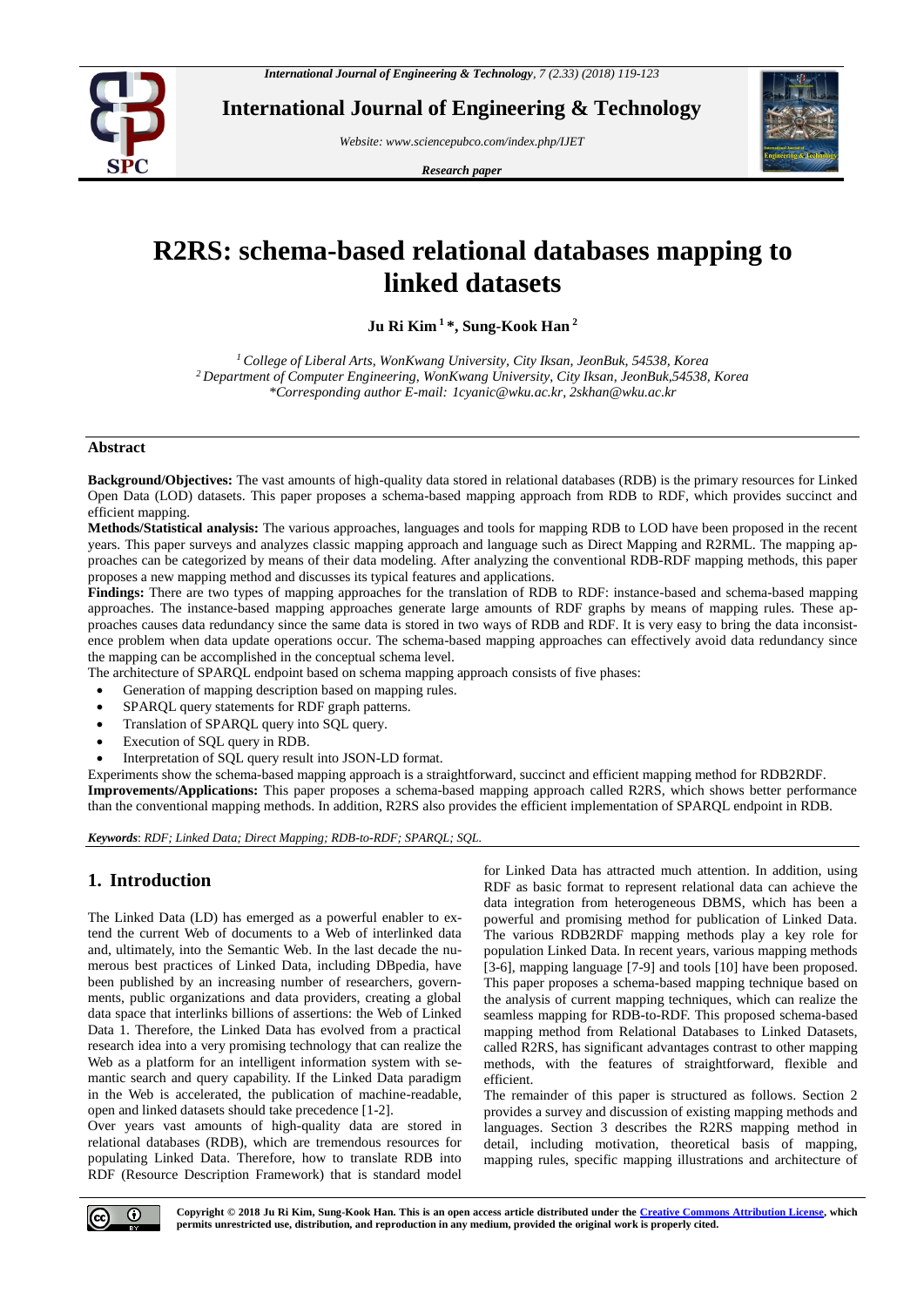SPARQL query endpoint. Section 4 summarizes the advantage of schema-based mapping and features of R2RS mapping.

# **2. Related work**

At present, RDB2RDF for the publication of RDF data on the Web and the integration of data from different RDBs has been a crucial research topic for Semantic Web and its enabler LOD. A myriad of approaches, techniques, mapping languages and corresponding tools for RDB2RDF have been proposed over the last decade [3- 10]. The motivations, underlying principles, specifications, capabilities, and categorizations of RDB2RDF can be referred to these comprehensive surveys of proposed approaches [11-13].

Direct Mapping and R2RML (RDB to RDF Mapping Language) are typical mapping method and language, which are recommended by the W3C RDB2RDF Working Group. The core ideal of Direct Mapping is like that: subject forms from the concatenation of the base IRI/table name/primary key column name/primary key value; predicate forms from the concatenation of the base IRI/table name/column name; object forms from the column value. Direct mapping method is instance level, which means databases would generate large amount of RDF graphs. Each row of database table produces a group of triples with a common subject, and a simple table produces Row X (Column-1) RDF graphs. R2RML is companion of Direct Mapping method, which provides a language for describing customized mappings from RDB TO RDF. R2RML makes use of Logical Tables to realize the mapping description. The logical tables, being SQL query result, is to be mapped to RDF triples4.

The typical feature of Direct Mapping method is based on instances, and this method has obvious drawback which generates overfull RDF graphs for a Relational Database. All the data will be stored in two ways: one is relational database data; the other is RDF graph data, which is very easy to cause data inconsistency when data update operations are performed. In addition, R2RML, being mapping language, does not handle some of common problems that occur when translating RDB into RDF. For example, it does not use the existing common vocabularies. In addition, the R2RML language is complicated, but function is limited. Therefore, many improved mapping methods and languages have been proposed in the recent years. This paper proposes a new mapping method: R2RS, which is a schema-based mapping method and overcome the drawbacks of Direct Mapping method, and provide the data description format with JSON-LD.

# **3. R2RS: schema-based mapping of RDB to RDF**

This section describes the concepts and techniques of schemabased mapping for RDB2RDF. We elaborate the details of the proposed schema-based mapping method called R2RS, and explain the motivation, theoretical basis, mapping rules, the architecture of SPARQL query. Some typical cases are used to show the mapping method and translation of SPARQL query

### **3.1. Motivation of R2RS**

The goal of this paper is to propose an efficient mapping method that can translate RDB datasets into Linked Datasets, which can promote the population of Linked Data. As mentioned in the previous section, current many RDB2RDF mapping methods have significant drawbacks. This paper proposes R2RS mapping method that is expected to achieve the following objectives

- Separation of schema level and instance level to achieve the efficient mapping.
- Can accommodate mapping requirements from RDB to RDF.
- Can map 1:1, 1: M, M: N relationships and handle primary key and foreign key issues.

 Can provide SPARQL endpoint to query data in the relational database.

In order to achieve the above objectives, the R2RS mapping method need to provide a RDB2RDF transformation engine that can be able to process SPARQL queries and transform whole relational data into an RDF representation. The transformation engine can also validate and show the results of this approach.

#### **3.2. Theoretical basis of R2RS**



The conceptual schema of relational is usually represented with entity-relationship diagram (ERD) as shown in Figure 1, which is almost identical to RDF data model as shown in Figure 2. Both of them are the models that describe the class, property and property value. Accordingly, it is reasonable that RDB2RDF mapping approach should be based on RDB schema of ERD. This provides a consistent way of mapping and makes it possible to preserve information and conceptual structures of RDB in the process of the mapping.

Since RDF data with triple structure (subject, predicate and object) are generated by means of the classes and properties of RDF Schema, RDB schema defined by ERD should be the starting point of RDB2RDF. This schema-based mapping provides the notable feature of separation between schema and instance. Focusing on conceptual schema, the mapping method can realize seamless translation of RDB to RDF at schema level. The mapping description also becomes more succinct, since it need not specify the mapping definition for each instance. Above all, schema-based mapping is expected to realize the requirements for RDB2RDF.

#### **3.3. Mapping rules of R2RS**

The schema-based mapping is applied to the primitive tables of RDB that are usually defined as an entity in ERD. The core mapping ideal of schema-based R2RS is straightforward as follows:

- Map table name into subject: the table name in RDB as a class corresponds to the subject of RDF model in semantic web.
- Map column name into predicate: the column name in RDB as an attribute corresponds to the predicate of RDF model in semantic web.
- Map cell value into object: the cell value in RDB corresponds to the object of RDF model.

In schema-based mapping, the primitive table schema is preserved and represented in RDF graph as shown in Figure 3. The mapped RDF graph shows the conceptual schema inherent in the table, not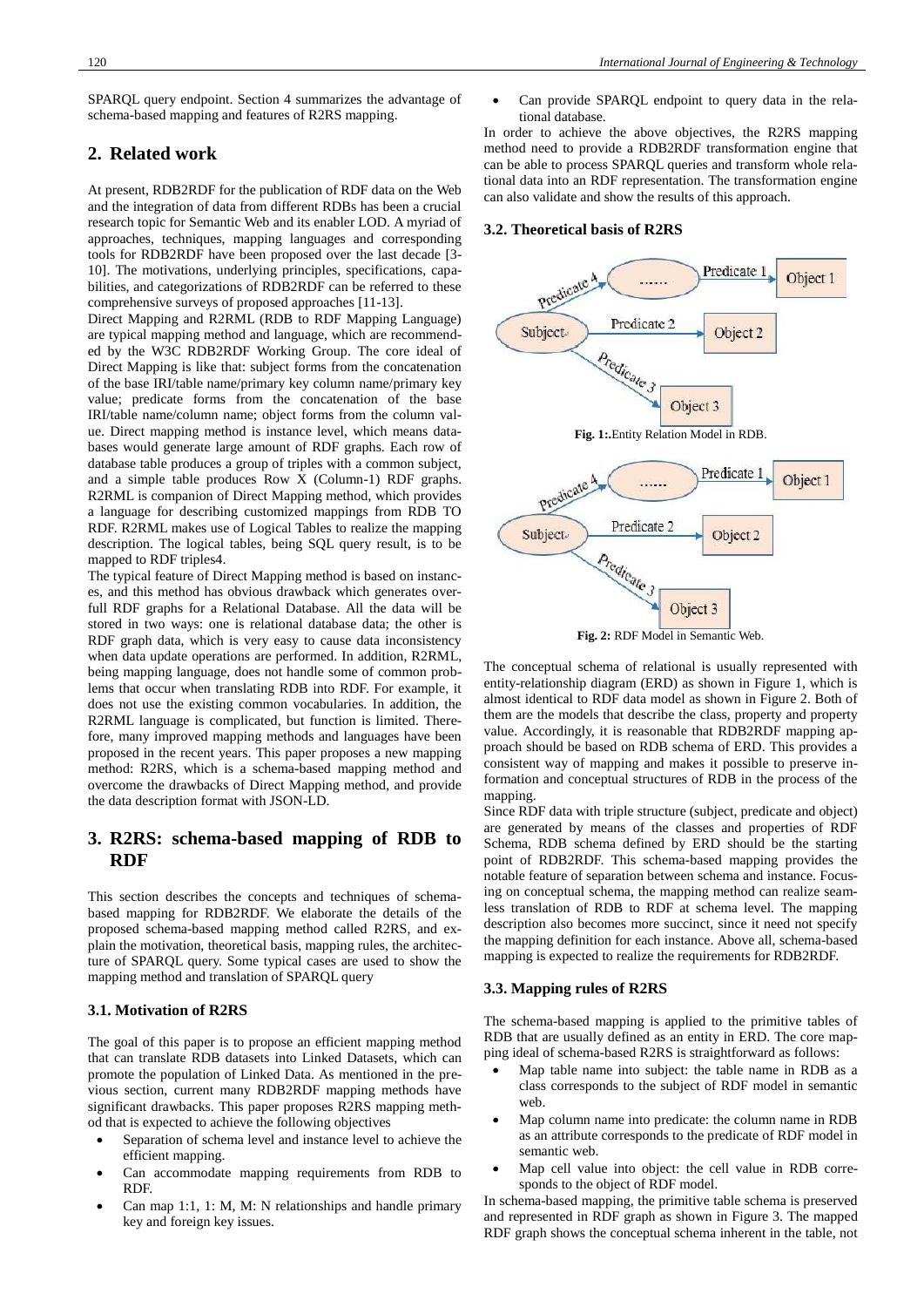RDF data graph of the instance triple. Note that the mapped object value is represented by the cell value term, 'table.column'. 'table.column' is used to represent the cell value. The instance data will be generated according to RDF graph when SPARQL query is executed against the RDB.

In schema-based mapping method, a RDB table as a resource is mapped into a subject with namespace. The table columns Ci are mapped into the predicates of RDF data that can be translated into the well-known ontology vocabularies, such as FOAF, DC, and metadata vocabularies in schema.org. The schema-based mapping can realize semantic interoperability of the mapped RDF data. The object value of the predicate is described with the cell value term, Table Name. Ci. The cell value term is used to translate SPARQL query into the equivalent SQL query. Noted that the mapped RDF graph is also schema-based, and it doen not generate triple instances and will provide RDF query pattern view for SPARQL query endpoint.



How to map 1:1, 1: M, M: N relationships is critical for RDB2RDF mapping methods. R2RS uses predicates to handle the relation mapping. In R2RS model, predicates consist of Entity Predicates and Link Predicates. The Entity Predicates correspond to the ordinary attribute columns, also known as conceptual relations. The Link Predicates correspond to the relations between tables in RDB. Furthermore, the Link Predicates include Self-Link Predicates and Table-Link Predicates. The Self-Link corresponds to the recursive relation and Table -Link corresponds to the PK-FK (Primary Key/Foreign Key) relation. The classification of predicates in R2RS is shown in Figure 4.

| <b>Recursive relation</b> |       |         |     | <b>PK-FK</b> relation |    |                             |          |
|---------------------------|-------|---------|-----|-----------------------|----|-----------------------------|----------|
|                           |       |         |     |                       |    |                             |          |
| ID                        | Name  | Manager | DID | Birthday              | ID | Name                        | Location |
| 1001                      | Tom   |         | 11  | 1982-02-23            | 11 | Development Department      | Iksan    |
| 1002                      | John  | 1001    | 11  | 1990-09-08            | 12 | <b>Purchase Department</b>  | Seoul    |
| 1003                      | Mary  |         | 12  | 1987-03-06            | 13 | <b>Marketing Department</b> | Iksan    |
| 1004                      | Maddy | 1003    | 12  | 1993-01-26            | 14 | Human Resources             | Seoul    |

**Fig. 5:** Example of Predicates.



**Fig. 6:** The RDF Graph of Example in Figure 5.

For example, there are two tables: Employee and Department. In Employee table, "ID" is primary key and "Manager" is the foreign key that refers to the primary key "ID". "ID" and "Manager" have recursive relation, which is mapped into Self-Link Predicate in RDF graph. In Department table, "ID" is primary key and "DID" in Employee table is foreign key that refers to this primary key "ID". Therefore, "DID" in Employee and "ID" in Department have PK-FK relation, which is mapped into Table-Link Predicate in RDF graph. The remaining column in the two tables such as "Name" in the two tables, "Birthday" and "Location", belong to conceptual relation that is mapped into Entity Predicate. Figure 5 shows the detailed classification of Link Predicate and Figure 6 shows the corresponding RDF graph.

In the RDF graph as shown in Figure 6, there are three subjects, which correspond to three table names in RDB. They are "ex:Employee", "ex.Department" and "ex.Project" respectively. In fact, "Employee.Manager" is also a subject, but it corresponds to the same table with "ex:Employee". The remaining nodes in the RDF graph are objects that correspond to the cell values in RDB. The predicates that are represented with solid lines are Entity Predicates, also known as conceptual relation. The predicates that are represented with dotted lines are Link Predicates. For example, the predicate "direct" is Self-Link Predicate. The predicates "assign", "work" and "manage" are Table-Link Predicates. Each Link Predicate has an object description of database join operation. For example, the connection attribute of predicate "assign" is "Employee.DID = Department.ID", which will be applied to the SPARQL-SQL engine.

In Figure 6, the comprehensive view of the whole conceptual mapping at the schema level is clearly represented without introducing any complex structures. The link predicates with the object expression (dotted line) resolve many complicated mapping issues efficiently, such as the foreign key relationships shown in the Employee-Project tables and Employee-Department tables. The common ontology vocabulary can be freely adopted as shown in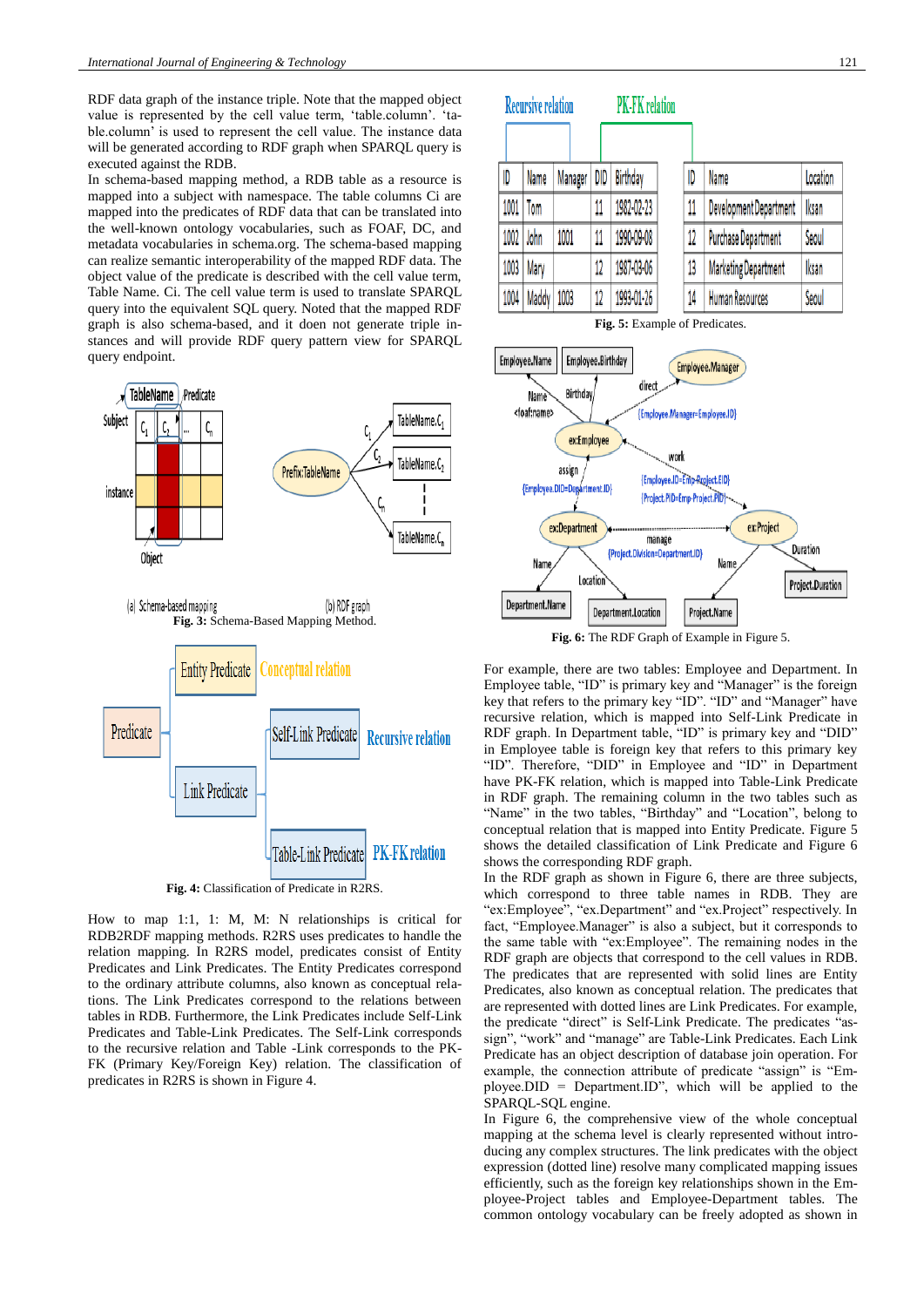<foaf:name>. Therefore, R2RS is a straightforward and efficient mapping method for RDB2RDF.

## **3.4. SPARQL query of R2RS**

Being schema-based mapping method, R2RS doesn't store data in RDF way, which means that all data are only stored in RDB. This method efficiently avoids data redundancy and inconsistency issues. R2RS only generates RDF instances when SPARQL query is executed against the RDB. R2RS provide the SPARQL query endpoint, which query against RDB by SPARQL-SQL query transformation engine. The architecture of SPARQL query is shown in Figure 7.

The preliminary work of SPARQL query is to realize RDB2RDF mapping by R2RS, which generates a schema-based RDF view. For the RDF view, the end-users execute SPARQL query and obtain the finally the query results by SPARQL-SQL query transformation engine.

The specific query procedure is shown as follows:

- R2RS maps RDB into RDF graph.
- End-users execute the SPARQL query which conforms to SPARQL grammar standard.
- SPARQL-SQL query transformation engine translates SPARQL query into SQL query.
- Execute SQL query against relational database and return the query result.
- SPARQL-SQL query transformation engine translates query result into JSON-LD format.



**Fig. 7:** Architecture of SPARQL Query Endpoint.





The SPARQL-SQL query transformation engine takes advantage of RDB2RDF mapping description to realize the transformations of query statements and query results. The R2RS mapping languge is JSON format as shown in Figure 8. The mapping description depicts the id, rdf-type, predicate-type, language, corresponding column name and join relation in RDB of nodes and edges in RDF graph. In addition, the mapping description make full use of the common ontology vocabularies such as "foaf:name"





**Fig. 9:** SPARQL Query Example with 1: M Table-Link.

For all the RDB2RDF mapping method, how to mapping the relations of PK-FK is an obstacle that must be resolved. In this paper, the proposed R2RS mapping method takes advantage of table-link predicate to handle the relation mapping as shown in Figure 9. In Figure 9, the query question is "what is the name of department where Tom is assigned to?" Figure (a) shows the query graph pattern which describes the relation like "Employee.DID = Department.ID". The transformation engine translate the SPARQL query into the SQL query according to the query graph pattern, just like figure (b) and (c).



SELECT p.Name as Project Name, p.Duration as Project Duration FROM employee e INNER JOIN employee\_project ep **INNER JOIN project p**  $ON$  e.ID = ep.EID  $AND ep.PID = p.ID$ WHERE e.Name = "Tom"